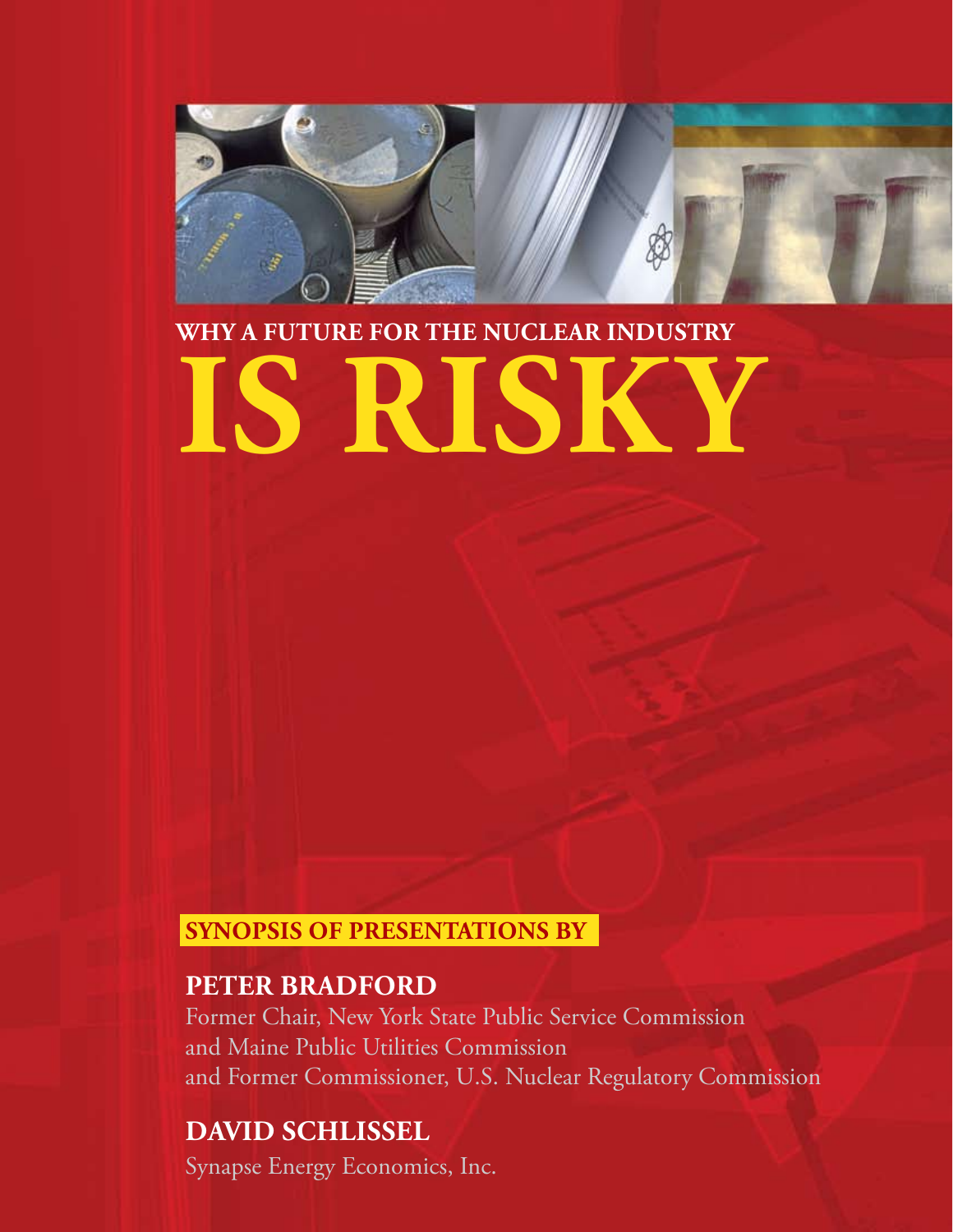

Sponsored by a coalition of environmental, health and public interest organizations concerned about the impacts of nuclear power including Friends of the Earth, GRACE Policy Institute, North Carolina Waste Awareness and Reduction Network (NC WARN), Nuclear Information and Resource Service (NIRS), Public Citizen, Southern Alliance for Clean Energy (SACE), U.S. Public Interest Research Group (PIRG)

**Investments In New Nuclear Plants R** Despite The Significant Subsidies Provi Act Of 2005 (Epact 2005), Investment Remain Very Risky

**Wall Street Has Expressed Serious Co** 

Wall Street Has Expressed Serious Con Creditworthiness Of Companies That

**Nuclear Power Plants Are Stated Terrorist Targets** A Succesful Attack Could Halt New Co

For more information contact Scott Cullen on behalf of the above groups at GRACE Policy Institute 631-238-5033 scullen@gracelinks.org

Sara Barczak at Southern Alliance for Clean Energy (SACE) 912-201-0354 sara@cleanenergy.org

## **Table of Contents**

**Global Warming ....................................................................................................... P4** What About Global Warming? There

| Remain Very Risky<br><mark></mark>                                                    | P1             |
|---------------------------------------------------------------------------------------|----------------|
| ided In The Energy Policy                                                             |                |
| ts In New Nuclear Plants                                                              |                |
| oncerns                                                                               | P <sub>2</sub> |
| icerns About The                                                                      |                |
| Pursue New Nuclear Plants                                                             |                |
| onstruction Even                                                                      | P <sub>2</sub> |
| <b>RC</b> ) Shortcomings<br><br>NRC is putting nuclear<br>afety and public confidence | <b>P3</b>      |
|                                                                                       | <b>P3</b>      |
|                                                                                       | <b>P4</b>      |
|                                                                                       | <b>P4</b>      |
|                                                                                       | <b>P4</b>      |
| Are Much Better Solutions                                                             |                |

After Significant Expenditure

**Nuclear Regulatory Commission (NR** Many troublesome indications that the economic interests ahead of ensuring sa

**Will Not Reduce U.S. Energy Dependence** 

**Used Nuclear Fuel Storage Remains Unresponding** 

**The Evolution Of Power Supply Mark**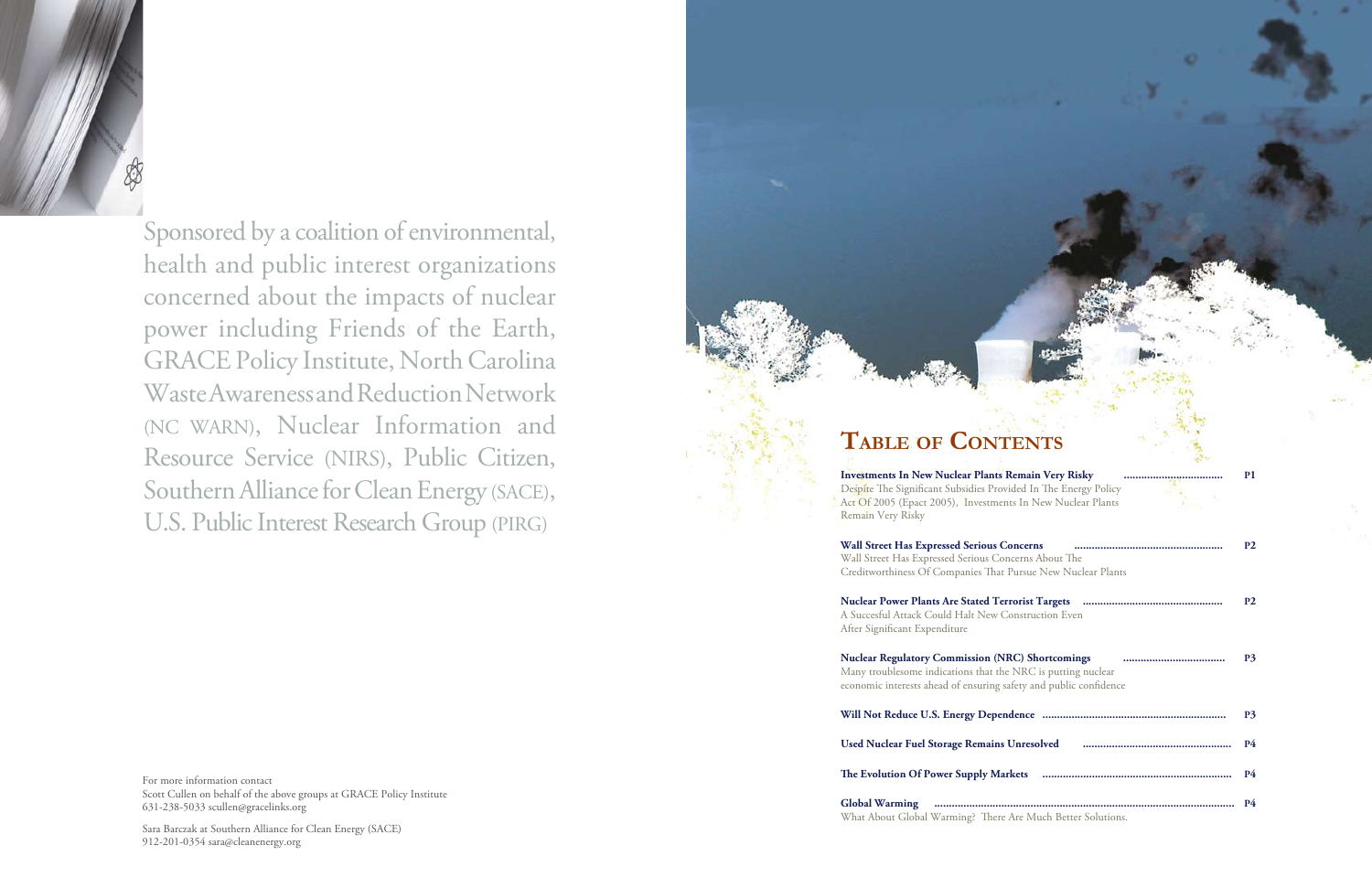FBI director Robert S. Mueller testified before the Select Committee on Intelligence in the U.S. Senate in February 2005 stating, "Another area we consider vulnerable and target rich is the energy sector, particularly nuclear power plants. Al-Qa'ida planner Khalid Sheikh Mohammedhad nuclear power plants as part of his target set and we have no reason to believe that Al-Qa'ida has reconsidered."<sup>12</sup>



<sup>22</sup> "Testimony of Robert S. Mueller, III, Director, Federal Bureau of Investigation Before the Senate Committee on Intelligence of the United States Senate," February 16, 2005. Available at http://www.fbi.gov/congress/con

- The estimated cost of \$1,500-\$2,000 per KW for the new generation of nuclear plants is extremely optimistic and unlikely to be achieved.
- The prices of recently built nuclear power plants in Japan were much higher, ranging between \$1,796 and \$2,827 per KW, in 2003 dollars.
- The subsidies provided in EPACT 2005 largely require annual or other congressional appropriations which are never guaranteed in changing political environments.
- None of the new nuclear power plant designs under consideration in the U.S. have ever actually been built.
- Under present market rules, nuclear power is unlikely to be able to demonstrate favorable economics to potential investors for at least twenty years. The U.S. Department of Energy has recently moved its target for bringing a new nuclear unit online from 2010 to 2014.
- Nuclear construction cost estimates here in the United States have been notoriously inaccurate. In fact, the estimated costs of some existing nuclear units were frequently wrong by factors of two or more. For example, data provided by the U.S. Department of Energy (DOE) reveals that the total estimated cost of 75 of today's existing nuclear units was \$45 billion (in 1990 dollars). <sup>2</sup> The actual costs turned out to be \$145 billion (also in 1990 dollars). This \$100 billion cost overrun was more than 200 percent above the initial cost estimates.
	- New billion dollar mega-projects traditionally cost much more than their original estimates. As a result, a 1988 RAND Corporation study concluded that "the data on cost growth, schedule slippage and performance shortfalls of mega-projects are certainly sobering, but the most chilling statistic is that only about one in three of these projects is meeting its profit goals." 3

- 2 The 1986 study prepared by the Energy Information Administration of the U.S. DOE, "An Analysis of Nuclear Power Plant Construction Costs."
- 3 Merrow, Edward W., Understanding the Outcomes of Megaprojects: A Quantitative Analysis of Very Large Civilian Projects, RAND Corporation, March 1988.
- 4 "Credit Aspects of North American and European Nuclear Power," Standard & Poor's, January 9, 2006.
- 5 "The Future of Nuclear Power Summary Report, " MIT, 2003. Available at http://web.mit.edu/nuclearpower/pdf/nuclearpower-summary.pdf.
- 6 Affidavit of Bruce Biewald, Synapse Energy Economics, in U.S. NRC Docket No. 52-007-ESP, at page 23.
- 7 For example, see the Testimony of Thomas Aller, in Iowa Utility Board Docket No. SPU-05-15, at page 15.  $\frac{1}{2}$
- Standard & Poor's has agreed that "given that construction [of new nuclear plants] would entail using new designs and technology, cost overruns are highly probable." 4
- The U.S. DOE's Energy Information Administration has clearly and concisely stated that, "new [nuclear] plants are not expected to be economical."
- A 2003 study by the Massachusetts Institute of Technology forecasted that the base case real levelized cost of electricity from new nuclear reactors with an estimated 85 percent capacity would be \$.067 per kilowatt hour over a projected forty year operating life, more expensive than energy from pulverized coal or natural gas.<sup>5</sup>
- A 2005 assessment by Synapse Energy Economics, Inc., showed that the levelized cost of electricity from a new 2,180 megawatt nuclear power plant would be \$.068 per kilowatt hour, which was significantly higher than obtaining the same amount of energy from a combination of wind and gas-fired capacity and energy efficiency measures. 6
- Nuclear owning utilities have acknowledged that there are significant economic risks associated with the operation of nuclear power plants.
	- The costs of decommissioning and dismantling nuclear plants will be significantly higher than estimated.
	- Plant O&M and capital expenditures will increase or the plant(s) will experience outages as a result of events at other operating nuclear power plants, new rules or regulations issued by the U.S. Nuclear Regulatory Commission (NRC), or as the result of deficiencies identified by the NRC. 7
	- Plant owners will have to pay for the significantly higher replacement power costs associated with unplanned outages.

• Standard & Poor's also has expressed concern that "from a credit perspective, [2005 Energy Policy Act] provisions may not be substantial enough to sustain credit quality and make [Nuclear Generation] a practical strategy." 10



forcing the generating company to buy potentially more expensive replacement power on the spot market to honor any existing supply commitments." 11



#### **DESPITE THE SIGNIFICANT SUBSIDIES PROVIDED IN THE ENERGY POLICY ACT OF 2005 (EPACT 2005), INVESTMENTS IN NEW NUCLEAR PLANTS REMAIN VERY RISKY**

• Deregulation of the electric utility industry adds additional uncertainty to the ownership of new nuclear power plants.

The financial effects of extended outages, forcing the unregulated plant owner to purchase potentially more

expensive replacement power on the spot market to honor any existing supply contracts, higher O&M expenses, and

higher decommissioning costs, makes ownership of new plants more risky given the inability to recover such unexpected costs through the regulatory process.

- For example, Standard & Poor's has stated that "Decommissioning risk remains an important factor in determining credit quality of U.S. firms and weighs more in the analysis of competitive nuclear generators. This is the case because, again, a regulatory process can provide recovery for underfunding." 8

#### • Standard & Poor's Ratings Services found that "an electric utility with a nuclear exposure has weaker credit than one without and can expect to pay more on the margin for credit.

Federal support of construction costs will do little to change that reality. Therefore, were a utility to embark on a new or expanded nuclear endeavor, Standard & Poor's would likely revisit its rating on the utility." 9

• The credit rating service Fitch reminds potential investors that "the overarching concern [regarding nuclear power generation] is the financial effect of an extended outage,

- 8 "Credit Aspects of North American and European Nuclear Power," Standard & Poor's, January 9, 2006.
- 9 "Credit Aspects of North American and European Nuclear Power," Standard & Poor's, January 9, 2006.
- 10 Ibid.
- 11 "Fitch's Approach to Rating U.S. Wholesale Energy Companies," dated October 2004.
- 

#### **WALL STREET HAS EXPRESSED SERIOUS CONCERNS ABOUT THE CREDIT WORTHINESS OF COMPANIES THAT PURSUE NEW NUCLEAR PLANTS**

#### **NUCLEAR POWER PLANTS ARE STATED TERRORIST TARGETS: A SUCCESSFUL ATTACK COULD HALT NEW CONSTRUCTION EVEN AFTER SIGNIFICANT EXPENDITURE**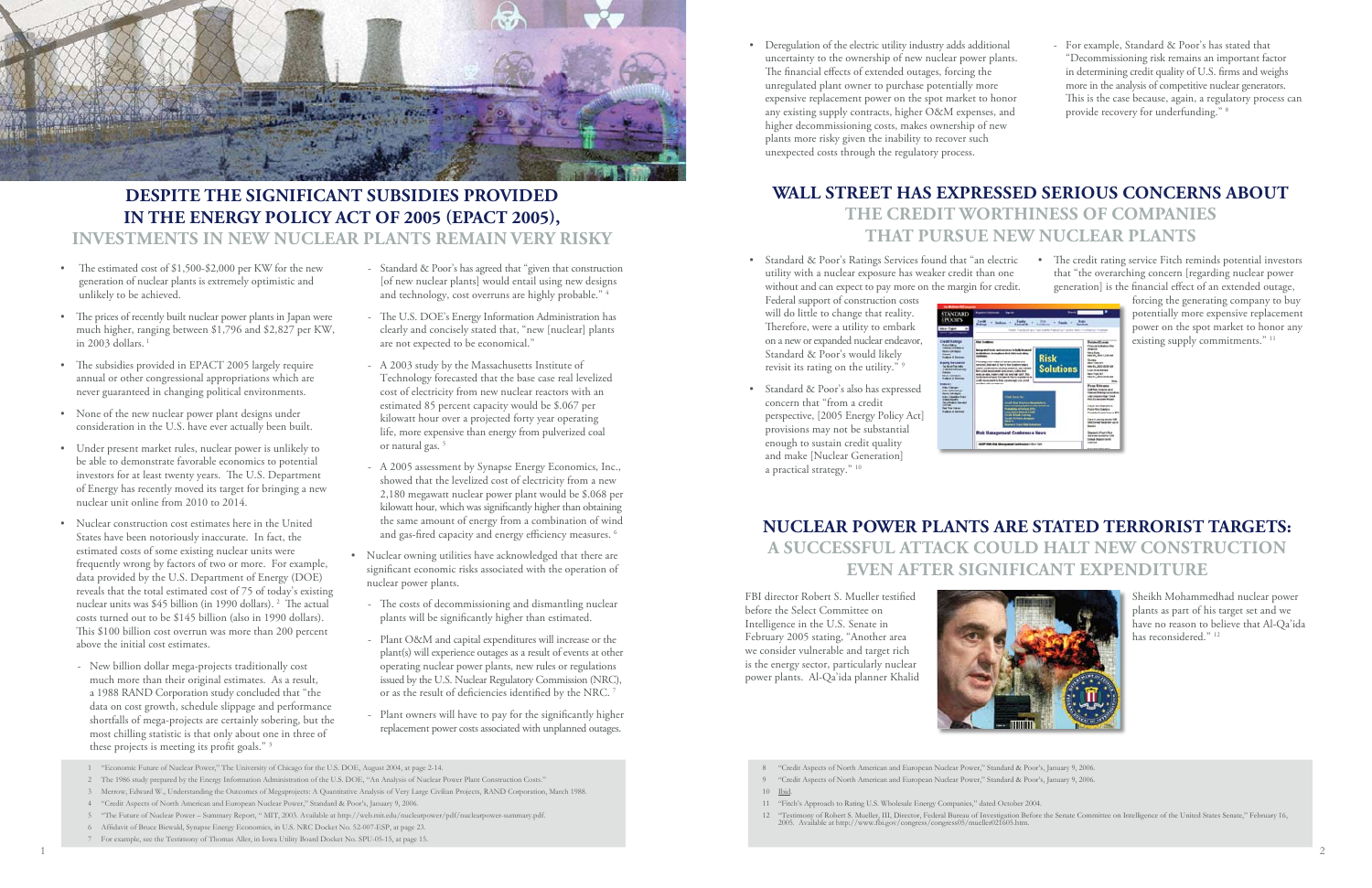One of the riskiest elements of building new nuclear plants is that the long term disposition of the waste is far from resolved. The planned Yucca Mountain repository in Nevada is

considerably behind schedule and may never open. A recent plan announced by the Bush administration, the Global Nuclear Energy Partnership (GNEP), to reprocess (reuse) the used nuclear fuel will face significant technical, legal, and political challenges and cannot be counted on as a realistic solution. Indeed, similar attempts to reprocess spent fuel in the past have been unsuccessful and the U.S.



Department of Energy (DOE) still does not have a lifecycle cost analyses for the program.

Reprocessing would be a dangerous shift in U.S. global nonproliferation policy, and would increase the likelihood that a terrorist could obtain fissile material to build a nuclear bomb. Moreover, DOE is trying to build momentum for the program before deliberations have been conducted by Congress to determine whether this path is in the best interests of U.S.

> national and energy security, as well as fiscally sound, even if it should eventually prove technically possible to do so.

Reprocessing would increase the number of nuclear waste streams to be managed and is the most polluting part of the nuclear fuel cycle. U.S. taxpayers are still paying several billion dollars each year to clean up contamination from reprocessing programs in the 1960s and 1970s for

nuclear weapons at the Hanford Site (WA) and the Savannah River Site (SC), as well as the reprocessing of naval irradiated fuel at the Idaho National Laboratory (ID) and commercial reprocessing at West Valley (NY), which all make the prospect of this new reprocessing push unlikely and illogical.

#### **USED NUCLEAR FUEL STORAGE REMAINS UNRESOLVED**

#### **NUCLEAR POWER WILL NOT REDUCE U.S. DEPENDENCE ON ENERGY SUPPLIES FROM ABROAD**

- In 2004, over 80 percent of the uranium for U.S. nuclear plants came from foreign countries, with 51.8 million pounds being imported and 12.3 million pounds being supplied from domestic mines.<sup>15</sup>
- There are 14 foreign countries that sell uranium to the U.S. including Australia, Canada, Russia, Kazakhstan, Uzbekistan, South Africa, and Namibia.
- The estimated recoverable uranium reserves in the United States, once the world's largest uranium producer, now rank only eighth in the world. These recoverable reserves are far less than needed to fulfill the maximum requirements for U.S. nuclear power plants.<sup>16</sup>
- Demand for uranium is expected to grow, but the supply is expected to be significantly below the demand. The International Atomic Energy Agency's assessment "Analysis

of Uranium Supply to 2050" concludes that "As we look to the future, presently known resources fall short of demand."

- The imbalance between the demand for uranium for domestic U.S. nuclear plants and potential supplies may grow more uncertain around the time that new nuclear plants would come on line. Between 2013 and 2015, the United States-Russian Highly Enriched Uranium agreement will expire and Russia may decide to keep its domestically produced uranium for its own nuclear industry.
- Shortages are already leading to significantly highly uranium prices, which have increased since 2003 from \$10 per pound to \$30 per pound. Some industr experts project further increases, perhaps to as high as  $$100$  per pound.
- 13 "Report of the President's Commission on the Accident at Three Mile Island: The Need for Change," October, 1979, pp. 51, 56.
- 14 "NRC's Regulation of Davis Besse Regarding Damage to the Reactor Vessel Head", NRC Inspector General, December 30, 2002, p. 23.
- 15 "2004 Uranium Marketing Annual Report," Energy Information Administration of the U.S. DOE. Available at www.eia.doe.gov/cneaf/nuclear/umar/umar.html.
- 16 "Analysis of Uranium Supply to 2050," International Atomic Energy Agency, at page 5.

| Demand for uranium is expected to grow, but the supply                                                                                                                                                                                                                                                                           | Global warming is occurring and we need to take action, but                                                                                                                                  | public investment from the cheaper, near-term options needed    |
|----------------------------------------------------------------------------------------------------------------------------------------------------------------------------------------------------------------------------------------------------------------------------------------------------------------------------------|----------------------------------------------------------------------------------------------------------------------------------------------------------------------------------------------|-----------------------------------------------------------------|
| is expected to be significantly below the demand. The                                                                                                                                                                                                                                                                            | more nuclear power plants are not the answer. Further                                                                                                                                        | to protect our climate.                                         |
| International Atomic Energy Agency's assessment "Analysis                                                                                                                                                                                                                                                                        | investment in nuclear power would squander the resources                                                                                                                                     | Instead of head-to-head economic competition, nuclear           |
| 13 "Report of the President's Commission on the Accident at Three Mile Island: The Need for Change," October, 1979, pp. 51, 56.                                                                                                                                                                                                  | necessary to implement meaningful climate change mitigation                                                                                                                                  | proponents seek to persuade governments to conclude that theirs |
| 14 "NRC's Regulation of Davis Besse Regarding Damage to the Reactor Vessel Head", NRC Inspector General, December 30, 2002, p. 23.                                                                                                                                                                                               | policies. Moreover, nuclear power's role in mitigating climate                                                                                                                               | is the best option for averting climate change. This effort may |
| 15 "2004 Uranium Marketing Annual Report," Energy Information Administration of the U.S. DOE. Available at www.eia.doe.gov/cneaf/nuclear/umar/umar.html.                                                                                                                                                                         | change (and in reducing oil dependence) is constrained because                                                                                                                               | succeed for a time in some countries. However, persuading       |
| 16 "Analysis of Uranium Supply to 2050," International Atomic Energy Agency, at page 5.                                                                                                                                                                                                                                          | its impact is limited to the electric sector.                                                                                                                                                | government officials to adopt pin-the-tail-on-the-donkey        |
| 17 The MIT Study, in discussing the 2002 sale of 88% of the Seabrook station, notes that the price "implies that the market value of a fully licensed and operational nuclear                                                                                                                                                    | Wind power and other renewables along with energy efficiency                                                                                                                                 | power supply policy, rather than create technology-neutral      |
| the matrix due to plant with a good performance record is less than half of the most optimistic cost estimates for building a new nuclear power plantComparable analyses of other nuclear power plant with a good performa<br>with merchant investment in new nuclear plants." (The Future of Nuclear Power, Appendix 5, p. 140) | and conservation and cogeneration are much more cost effective<br>and can be deployed much faster. In practice, operating<br>existing reactors and building new ones will divert private and |                                                                 |

#### **HOW THE EVOLUTION OF POWER SUPPLY MARKETS AFFECTS NUCLEAR POWER**

The future of nuclear power begins by understanding the past. Nuclear power is a technology force fed into an unsophisticated power supply selection process at a pace too fast for the nuclear industry to assimilate the lessons of operating experience. Moreover, the evolution occurred in ways that concealed or understated the real costs and problems, assuring a series of unpleasant surprises, a deepening public mistrust and ultimately reform of the power supply selection processes under which nuclear power had momentarily thrived. A real nuclear revival does not exist until private capital is available to build plants, which will require market prices that basis of operating costs clearly established, the most recent sales of nuclear units have not been at a price that would support the building of a new plant.<sup>17</sup> In short, nuclear power's asserted comeback rests not on a newfound competitiveness in power plant construction, but on an old formula: subsidy, tax breaks, licensing shortcuts, guaranteed purchases with risks borne by customers, political muscle, ballyhoo and pointing to other countries (once the Soviet Union, now China) to indicate that the U.S. is "falling behind". Climate change has replaced oil dependence as the bogeyman from which supposedly only nuclear power can save us.

assure competitive success on one hand and profitability on the other. However, even with their ability to compete on the

#### **WHAT ABOUT GLOBAL WARMING? THERE ARE MUCH BETTER SOLUTIONS.**



#### **NUCLEAR REGULATORY COMMISSION (NRC) SHORTCOMINGS: MANY TROUBLESOME INDICATIONS THAT THE NRC IS PUTTING NUCLEAR ECONOMIC INTERESTS AHEAD OF ENSURING SAFETY AND PUBLIC CONFIDENCE**

- The NRC has in recent years fallen back into the mindset described in the post-Three Mile Island reports of President Carter's Commission as being a major contributor to the accident. As the Commission described, "We find that the NRC is so preoccupied with the licensing of plants that it has not given primary consideration to overall safety issues… With its present organization, staff and attitudes, the NRC is unable to fulfill its responsibility for providing an acceptable level of safety for nuclear power plants." 13
- Shortcomings of the U.S. nuclear regulatory process were clearly implicated in the 2001 near-accident at the Davis-Besse plant in Ohio. The NRC Inspector General's report found a clear connection between cost considerations and NRC laxity in the fact that (the licensee) sought and staff allowed Davis-Besse to operate without performing these

inspections was driven in large part by a desire to lessen the financial impact that would result from an early shutdown. 14

- A loss of coolant accident at Davis-Besse might well have eliminated all discussion of a nuclear revival in the U.S. for many years. The failure of nuclear power proponents to review the caliber of nuclear regulation necessary to support a major expansion of nuclear power is a significant shortcoming, even allowing for the difficulty of reaching clear conclusions on the topic.
- A 2002 internal NRC survey showed that almost half of all NRC employees thought that their careers would suffer if they raised safety concerns and nearly one-third of those who had raised safety concerns felt they had suffered harassment and/or intimidation as a result.